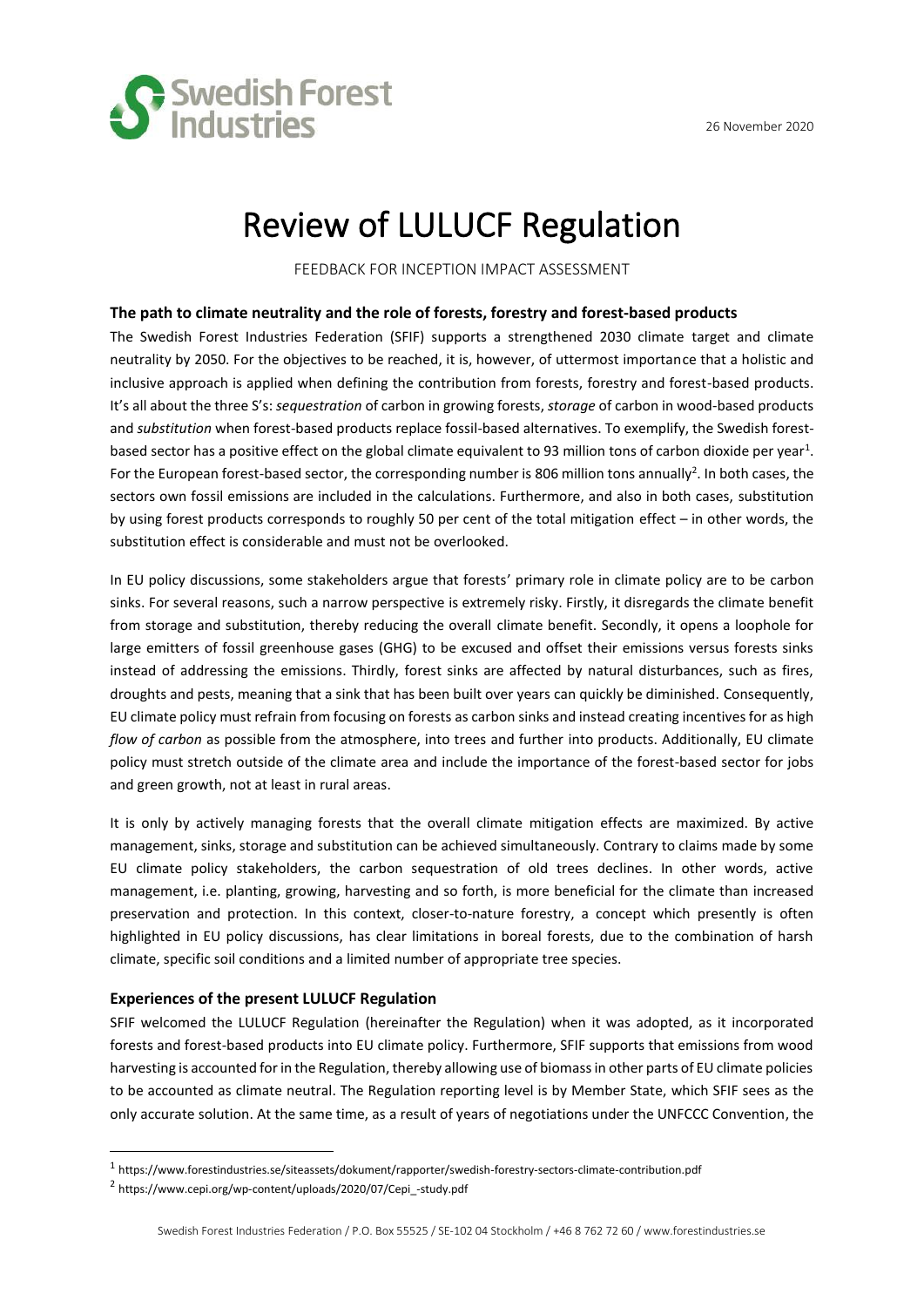

Regulation is very complicated. This results in very few experts being able to fully grasp the Regulation, thereby reducing engagement from stakeholders. SFIF would also like to highlight that the degree of complexity hides inbuilt elements intended to stimulate increases in forest growth. In this context, most Member States do not seem to recognize the possibilities that substitution offers in their national climate policy frameworks.

### **Comments on the Roadmap**

SFIF agrees that to reach an increased 2030 climate target and climate neutrality by 2050, more GHG emissions must be sequestered than today. As stated above, active forest management and increased flow of carbon - not increased set asides – are key in achieving this. SFIF also agrees that replacing fossil-based materials and energy with bio-based ones will be imperative. SFIF supports further inclusion of substitution effects in the LULUCF reporting beyond today's Harvested Wood Products categories.

Concerning methods to incentivize further sequestration, for instance certification for carbon removals, SFIF would need further information before being able to fully evaluate effects. It is presently hard to grasp how such a system would be designed and therefore also difficult to value its pros and cons. To exemplify, if a forest owner has sequestered carbon and is awarded certificates for this, harvesting of the biomass must still be possible, otherwise the forester's main economic driver is at risk.

SFIF questions several parts of the description of the problem the initiative aims to tackle. Firstly, it is stated that "… European forests … are projected to sequester less and less carbon in the next decade due to ageing forests, increasing biomass harvests and events such as droughts, forest fires and pest outbreaks …". It almost sounds as if this is a predetermined development that cannot be changed. The Swedish example, however, shows that it can be turned around. During the last 90 years, active management of Swedish forests have doubled the standing volume while increasing storage and biomass production for substitution. Secondly, it is stated that "… foresters do not take sufficient climate action" and also to this, SFIF strongly disagrees. By focusing on the three S:s, SFIF members make positive climate contributions on a daily basis. Furthermore, by adapting their forest management practices addressing climate change effects, SFIF members assure that the contribution to climate change mitigation can be upheld also in the future.

Concerning taking into account synergies between the LULUCF sector and other land-related sectors, such as agriculture, SFIF opposes this. As agriculture already today is a net emitter and is projected to continue to be so, a merger of sectors will by definition result in an increased emissions load. This would have to be balanced by higher forest removals, which could lead to demand for reduced harvesting rates in existing forests. So, while perhaps the issue of non-removable agricultural emissions would be conjured away by merging sectors, limitations could instead be incurred on forests with negative effects on mitigation potentials, green growth and jobs in Europe. Even some leakage effects can be foreseen due to increased imports from outside of the EU.

As regards the policy options under investigation, SFIF refrains from having a preference at this point in time, as analysis and clarifications are needed on how each option would influence the overall climate change mitigation contribution from forests, forestry and forest-based products. SFIF believes that all three options risk having negative impacts on harvesting levels and raw materials availability for the bioeconomy. SFIF would instead like to see an additional option developed, which focuses on how active forest management can be further stimulated within the existing policy framework, thereby positively affecting sinks, storage and substitution.

An important and much debated element of the existing Regulation is the use of historical intensity to define future harvesting rates, at which debits or credits may occur. The Roadmap does, however, not define that this